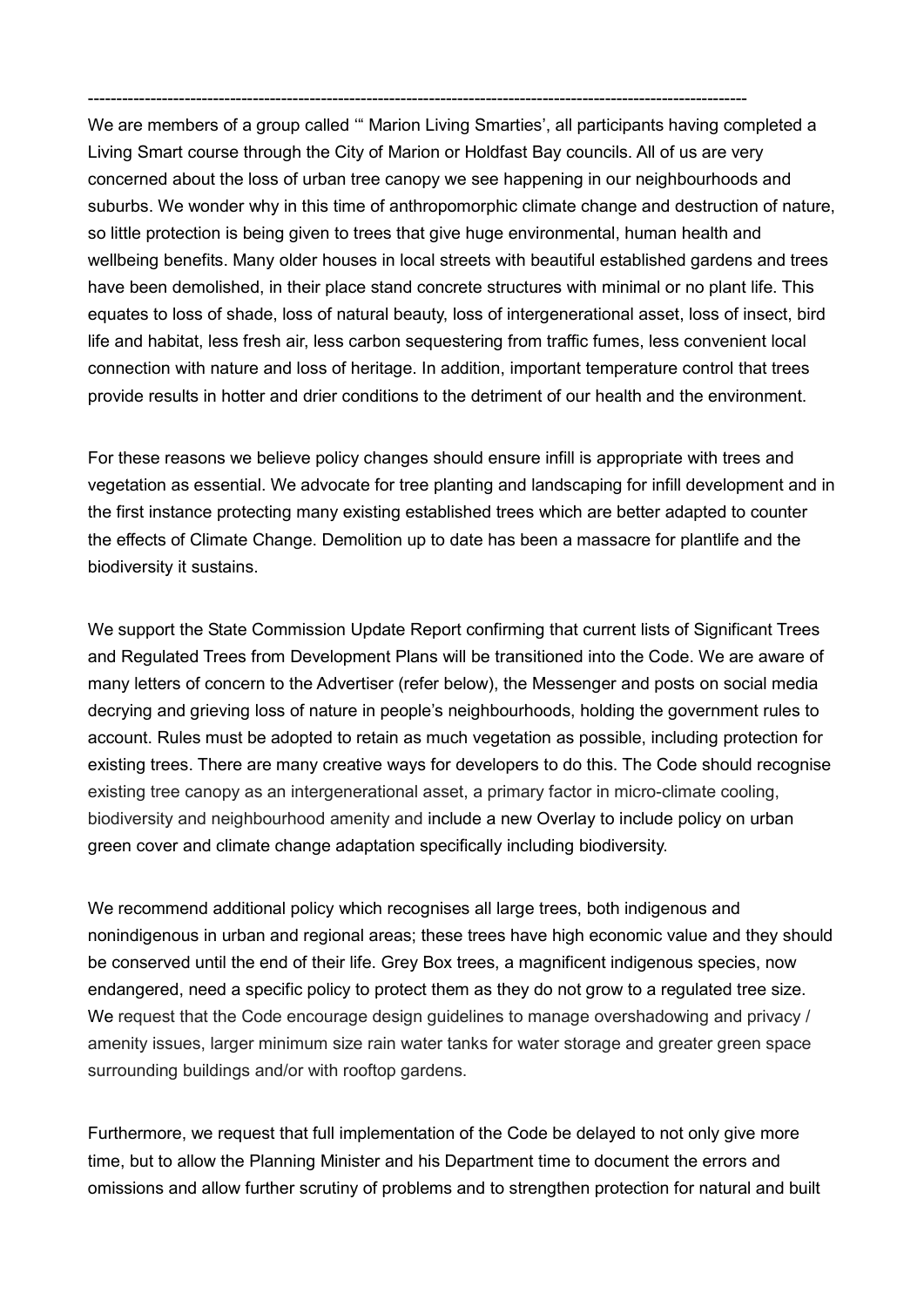heritage. We are deeply concerned about the clear lack of protection from development for the Parklands, suburbs, our heritage buildings and for our trees. In its current state we feel it is unfit for purpose, with major omissions, errors and inconsistencies. This Code should not be rushed through. It is extremely important that development is done in a way that respects and enhances our environment and makes our suburbs better places to live and better places for the environment. This reform is a chance to really raise the standards and we should be aiming for a high environmental standard for all new developments. You only have to look at other submissions eg Water Sensitive SA and should be guided by such recommendations.

There seems to be a disconnect between the Governments 30 year plan for Greater Adelaide and the current planning code eg A Green Liveable City 20% increase in urban green cover in metropolitan Adelaide by 2045. At this rate of tree destruction and without mass tree plantings we will have a 20% decrease of urban green cover. We can not continue with the "business as usual approach" that the state planning code has currently adopted. Adelaide is getting hotter and drier so the Code needs to reflect our urgent need to tackle Climate Change. It needs to be innovative, bold and forward thinking, to value trees and to lead and educate the community and developers in the right direction. Since the recent catastrophic and devastating bushfires in large parts of Australia there seems to be a groundswell of support for more urgent action on Climate Change. Not only does the community expect this but the world is now watching Australia and we've become the "poster child" for not enough action. Real action on Climate Change for South Australia starts with this Code.

Simone Hunter and Jane Preston (on behalf of the Marion Living Smarties)

**Letters from members of the public in the Advertiser 25/02/2020**

## **Beware code**

**THE proposed Statewide draft and designing planning code is set to come into effect in September 2020.**

**Residents will have no right of appeal for many adjoining developments. In many cases, land sizes, front and back setbacks will be reduced and building sizes will increase.**

**This will give developers carte blanche to create further infill and loss of your amenities.**

**This proposed planning code does not favour most residents and should be named the developers' handbook.**

## **LYN HILLIER**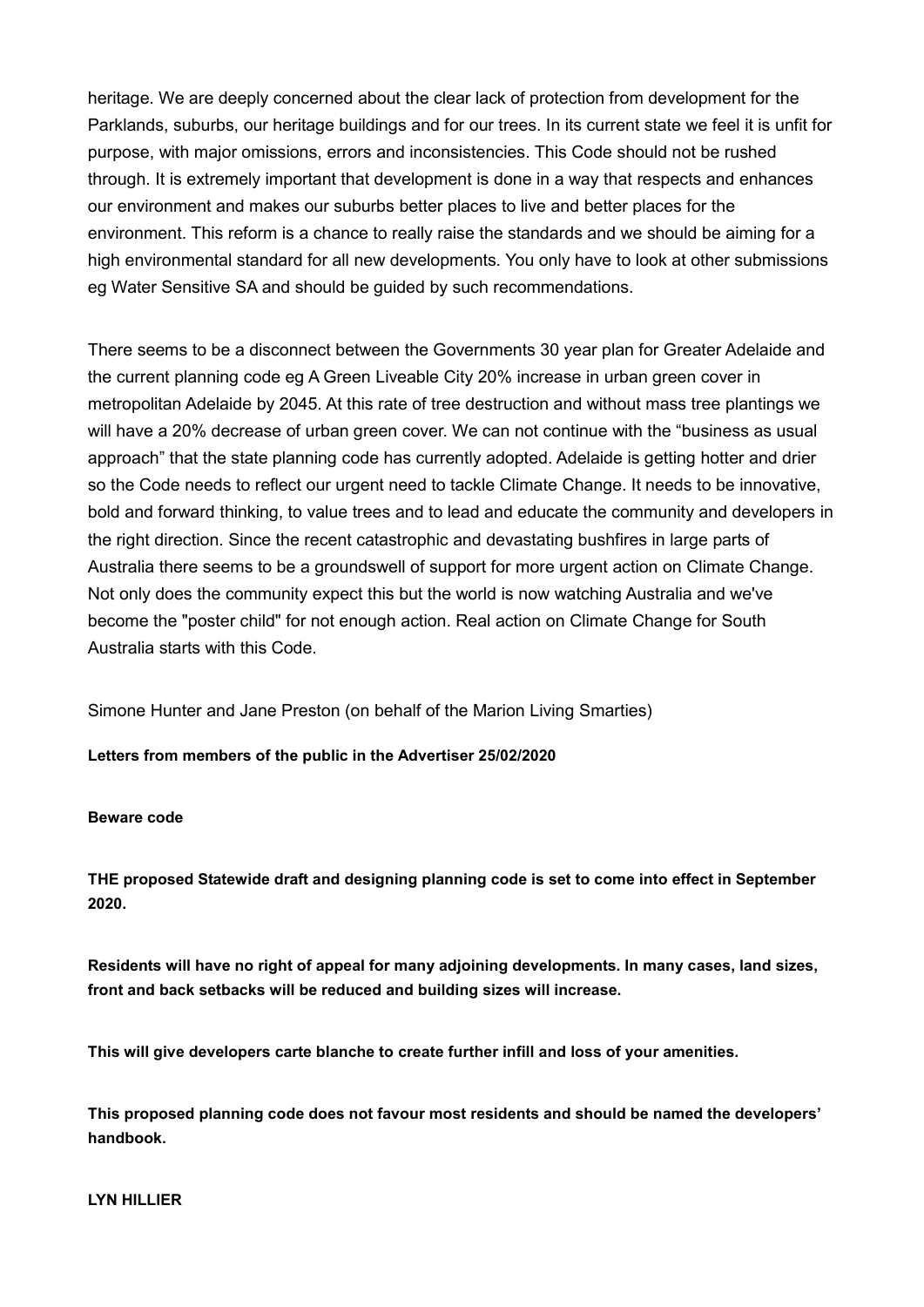## **Small blocks**

**\_\_\_\_\_\_\_\_\_\_\_\_\_\_\_\_\_\_**

**THE headline "Housing plan tees off next to golf course" is a scary example that developers think they can get away with under the approaching State Government planning code (The Advertiser, 22/2/20).**

**Hopes that the present trend of pulling down a family home to replace with several townhouses without sufficient parking and no shady trees would be replaced with more environmentally friendly designs has blown up in our faces.**

**This plan, on two building blocks, would be home to 17 townhouses, each with a frontage of just 4.35m and one garage.**

**It is supposed to comply with the development rules in a residential zone. Declaring it a category-two development, only neighbours were notified and given a chance to respond.**

**So are only the big-time developers writing the new planning laws?**

**Will the 72 councils have any input into what sort of structures they prefer for their area?**

**Scanning the 800 pages of proposed planning laws send shivers down my back and should any person occupying a piece of heaven in the suburbs. Be very aware – the plans are there to block out your sunshine and privacy.**

## **A. BOWERS**

**Planning powers**

**\_\_\_\_\_\_\_\_\_\_\_\_\_\_\_\_\_\_\_\_\_\_\_\_**

**HAVING scanned the State Planning Commission's draft planning and design code, I suspect that the Government is prepared to destroy the unique character of Adelaide to pander to commercial interests in the pursuit of money.**

**Allowing greater density by shrinking the distance from the road and between houses will decrease the availability of space for plants with a consequent decrease in habitat for wildlife.**